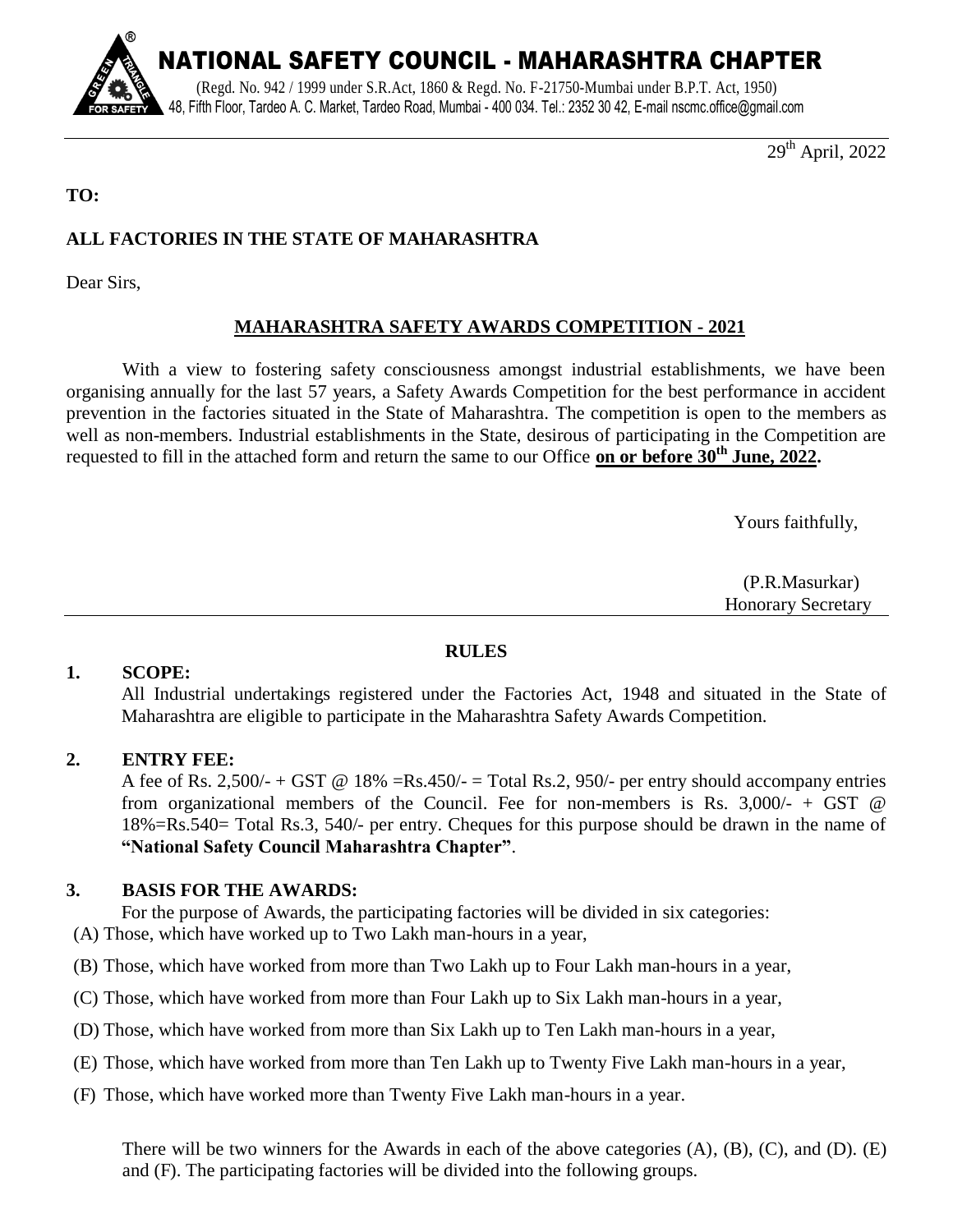## **INDUSTRIAL GROUPS**

- 1) Textiles (All) Composite mills, Spinning and / or Weaving and / or Processing and Hosiery.
- 2) Oils, Fats & Soaps.
- 3) Chemicals (All) Fertilizers, Man-Made Fibre, Petroleum and Petrochemicals (excluding L.P.G., Petrol, Oil & Lubricant, Storage & Handling), Distilleries, Tanneries, Solvent Extraction Plants (As independent units only).
- 4) Heavy Engineering Industries Machine Tools, Electrical Machinery, Foundries, Transport (All), Basic Metals, Ship Building and Repairing.
- 5) Light Engineering Industry Electrical, Audio, Video and other Household & Industrial Appliances & Switch Boards, Paper Products, Leather Products, Printing (by letter press, lithograph, photogravures, rotary, computer printing).
- 6) Paper, Sugar & Pharmaceutical.
- 7) Food Products Industries, including Dairy, Poultry Products, Beverages, Cigarettes, Confectionery, Fish Canning and Fruit Canning.
- 8) Glass and Ceramics (including pottery, brick manufacture, tiles making etc.).
- 9) LPG, Petroleum, Oil and Lubricants (Storage and Handling Installations).
- 10) Power Generation, Transmission and Distribution.
- 11) Explosives, Ammunition and Matches.
- 12) Construction Industry
- 13) Cement Industry, and
- 14) Miscellaneous.

Awards will be given provided there are minimum 3 entries under any of the groups. If there are less than 3 entries under any of the groups mentioned above, such entries will be grouped under Miscellaneous Group. Awards Committee may alter the group or the allotment of any group at its discretion.

### **4. AWARDS:**

### **SCHEME-I**

### **Based on the Lowest Average Accident Frequency Rate**

### **Categories "A", "B", "C", "D" and "E" and "F"**

Factories achieving the **Lowest Average Accident Frequency Rate** over a period of three consecutive years viz., 2019, 2020 and 2021 in each group will be awarded a **plaque** in each of the categories (A), (B), (C), (D), (E), and (F).

In this Scheme, if there is more than one factory having zero or same Lowest Average Accident Frequency Rate, the factory, which has worked the largest number of man-hours in the Contest Year, will be eligible to receive the Award as the winner.

All Factories achieving **Zero Accident Frequency Rate** in this Scheme in the contest year will be eligible to receive "**Certificates of Merit"**.

#### **SCHEME - II**

#### **Based on the Longest Accident Free Period**

### **Category "A"**

There will be one winner in category 'A' in each of the Industry Groups, which will be given a **Plaque**. The winner will be the factory, which has worked the largest number of man-hours subject to a minimum of Two Lakh man-hours without a fatal or non-fatal accident up to 31st December of the Contest year. The entire continuous accident-free period including that in the preceding years will also be taken into consideration.

### **Category "B"**

There will be one winner in Category 'B' in each of the Industry Groups, which will be given a "**Plaque"**. The winner will be the factory which has worked the largest number of man-hours subject to more than Two Lakh to Four Lakh man-hours without a fatal or non-fatal accident up to 31st December of the Contest year. The entire continuous accident-free period including that in the preceding years will be taken into consideration.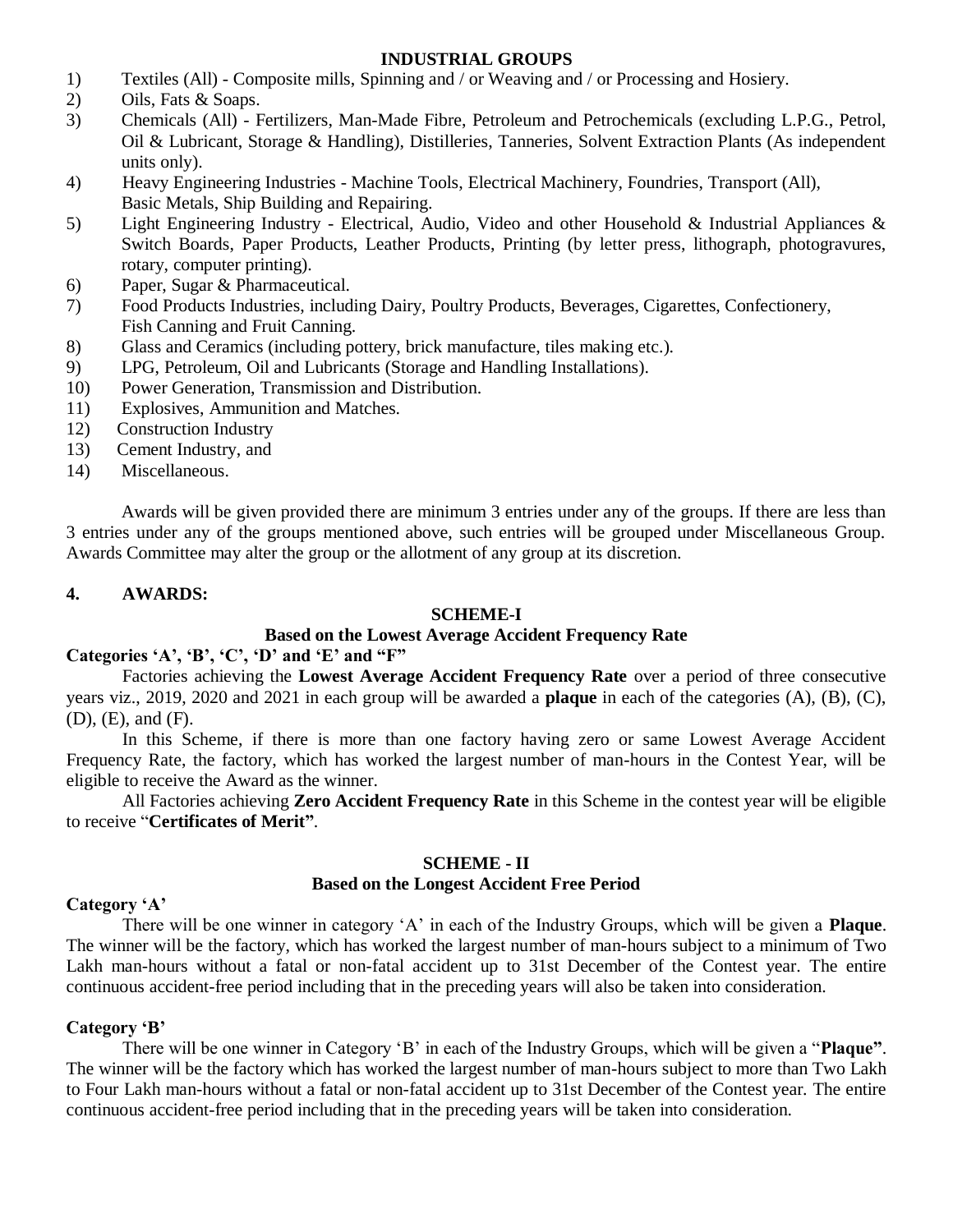## **Category "C"**

There will be one winner in Category 'C' in each of the Industry Groups, which will be given a "**Plaque"**. The winner will be the factory which has worked the largest number of man-hours subject to more than Four Lakh to Six Lakh man-hours without a fatal or non-fatal accident up to 31st December of the Contest year. The entire continuous accident-free period including that in the preceding years will be taken into consideration.

### **Category "D"**

There will be one winner in Category 'D' in each of the Industry Groups, which will be given a "**Plaque"**. The winner will be the factory which has worked the largest number of man-hours subject to more than Six Lakh up to Ten Lakh man-hours without a fatal or non-fatal accident up to 31st December of the Contest year. The entire continuous accident-free period including that in the preceding years will be taken into consideration.

#### **Category "E"**

There will be one winner in Category 'E' in each of the Industry Groups, which will be given a "**Plaque"**. The winner will be the factory which has worked the largest number of man-hours subject to more than Ten Lakh up to Twenty Five Lakh man-hours without a fatal or non-fatal accident up to 31st December of the Contest year. The entire continuous accident-free period including that in the preceding years will be taken into consideration.

### **Category "F"**

There will be one winner in Category 'F' in each of the Industry Groups, which will be given a "**Plaque"**. The winner will be the factory which has worked the largest number of man-hours subject to more than Twenty Five Lakh man-hours without a fatal or non-fatal accident up to 31st December of the Contest year. The entire continuous accident-free period including that in the preceding years will be taken into consideration

**NOTE:** A factory winning the Award under Scheme I or II or both consecutively for last 3 years, will not be eligible to receive the Award for the present Contest year but will be awarded a "**Certificate of Excellence"**.

#### **5. AWARDS COMMITTEE:**

The Council will constitute an Awards Committee to judge the entries for the Competition. The decision of the Awards Committee will be final.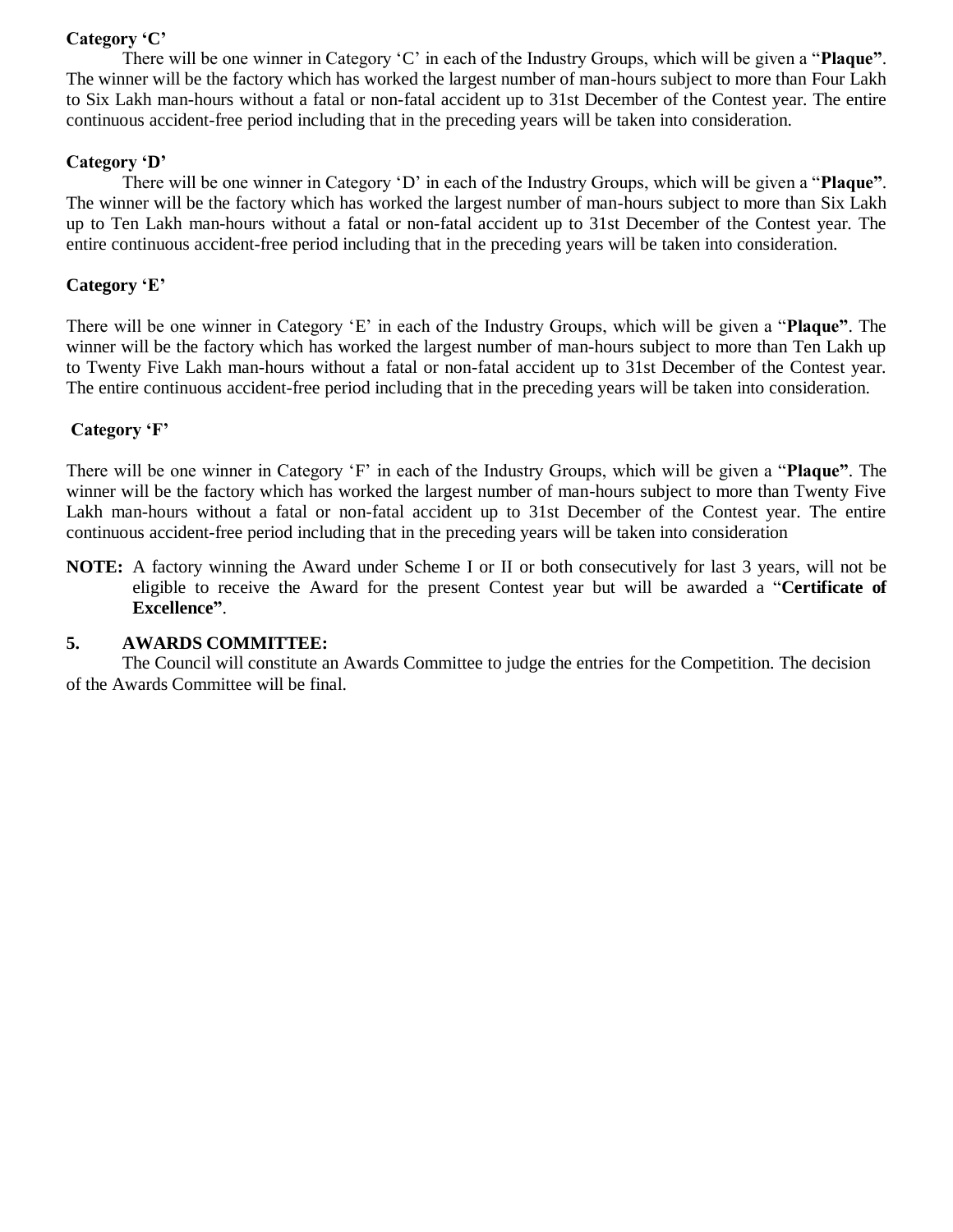# **NATIONAL SAFETY COUNCIL - MAHARASHTRA CHAPTER**

#### **ENTRY FORM FOR MAHARASHTRA SAFETY AWARDS COMPETITION - 2021**

(Before filling the Entry Form read it carefully, particularly the Notes given for various data in Item 11. Use a XEROX copy, if required.) ENTRY FORM MUST BE COMPLETE IN ALL RESPECTS. INCOMPLETE FORMS ARE LIABLE FOR REJECTION.

# **LAST DATE FOR RECEIVING ENTRY – 30TH JUNE, 2022 MENTION YOUR GSTN:**

To,

The Honorary Secretary,

National Safety Council-Maharashtra Chapter, 48, 5th Floor, Tardeo A.C. Market Building, Tardeo Road, Mumbai - 400 034.

- 1. Name and address of the factory and Registration No. under the Factories Act, 1948.
- 2. Nature of the industry (give brief description to enable classification in Groups)
- 3. Indicate the Group to which the establishment belongs:
- 4. Major Manufacturing activities:

| 5.  | Have you won the<br>Award<br>either<br>in                                                                                                                                                                                                        | Year      | 2018               |        | 2019   | 2020   |  |  |  |
|-----|--------------------------------------------------------------------------------------------------------------------------------------------------------------------------------------------------------------------------------------------------|-----------|--------------------|--------|--------|--------|--|--|--|
|     | Scheme I<br>Scheme I or Scheme II                                                                                                                                                                                                                |           |                    | YES/NO | YES/NO | YES/NO |  |  |  |
|     | or in both for the<br>years?                                                                                                                                                                                                                     | Scheme II |                    | YES/NO | YES/NO | YES/NO |  |  |  |
|     | Year                                                                                                                                                                                                                                             |           | 2019               |        | 2020   | 2021   |  |  |  |
| 6.  | Average number of employees<br>in the three consecutive years                                                                                                                                                                                    |           |                    |        |        |        |  |  |  |
| 7.  | Total No. of man-hours<br>(including overtime worked inside the<br>factory as defined under the Factories<br>Act) in three consecutive years                                                                                                     |           |                    |        |        |        |  |  |  |
| 8.  | Total man days worked as reported in<br>the Annual Report to the Director of<br>Industrial Safety & Health, Govt. of<br>Maharashtra in three consecutive years                                                                                   |           |                    |        |        |        |  |  |  |
| 9.  | No. of Accidents reportable under the<br>Factories Act, 1948 causing loss of<br>time of 48 hours or more or causing<br>death during the contest year (including<br>accidents to workers employed by or<br>through contractors or other agencies) |           | (a) Fatal          |        |        |        |  |  |  |
|     |                                                                                                                                                                                                                                                  |           | $(b)$ Non<br>Fatal |        |        |        |  |  |  |
| 10. | No. of Accidents reported to the<br>Directorate of Industrial Safety &<br>Health, Govt. of Maharashtra (If the<br>figures in $9$ (a) and (b) differ from                                                                                         |           | (a) Fatal          |        |        |        |  |  |  |
|     | those in $10$ (a) and (b) give reasons for<br>variation<br>and reconcile<br>the<br>difference).                                                                                                                                                  | the       | $(b)$ Non<br>Fatal |        |        |        |  |  |  |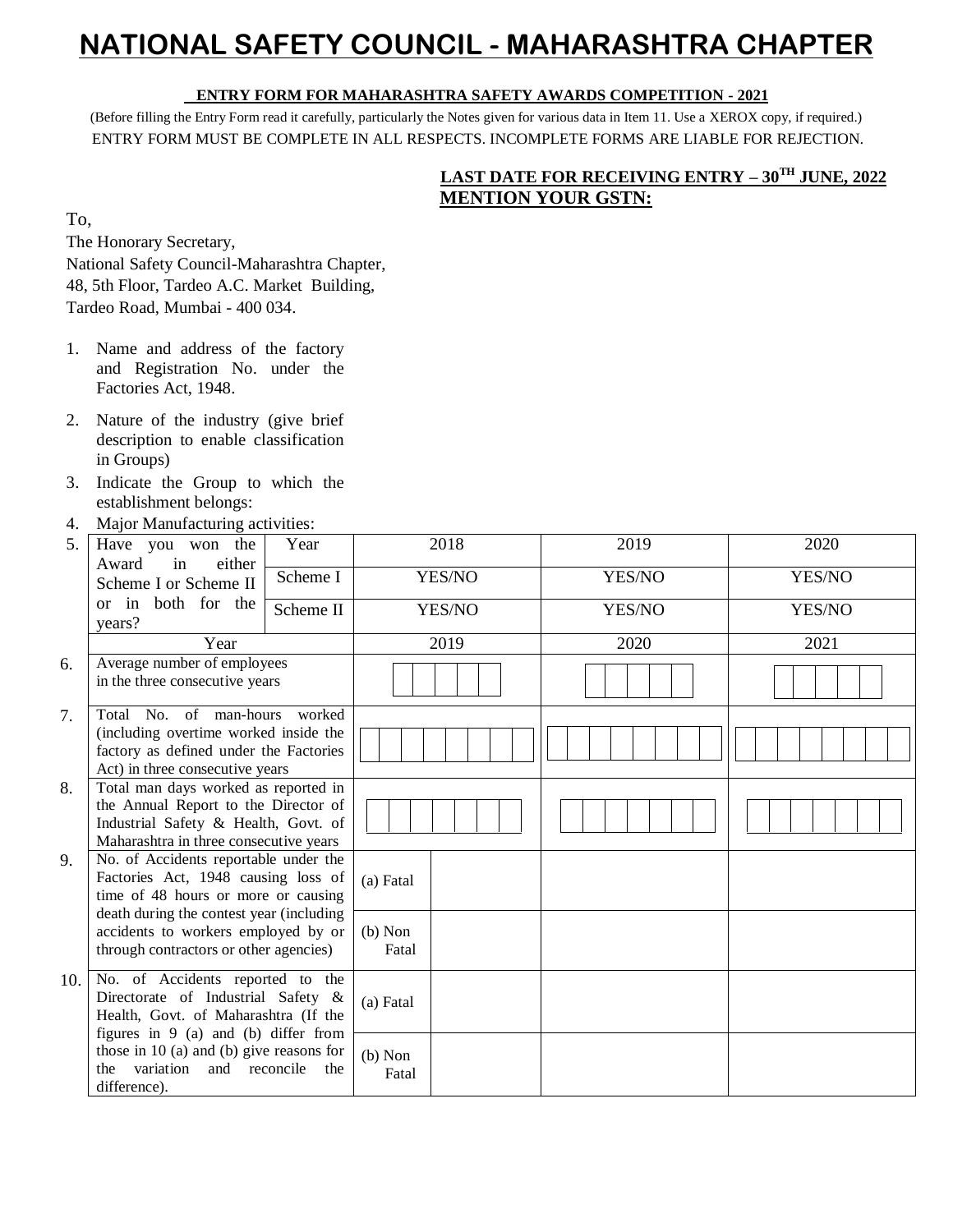### 11. COMPUTATION

| 11. COMI UTATION                           |                                   |                                        |                                        |                                           |                                                                     |   |   |   |   |                |   |
|--------------------------------------------|-----------------------------------|----------------------------------------|----------------------------------------|-------------------------------------------|---------------------------------------------------------------------|---|---|---|---|----------------|---|
| * SCHEME - I LOWEST AVERAGE FREQUENCY RATE | ** SCHEME - II                    |                                        |                                        |                                           |                                                                     |   |   |   |   |                |   |
| Year                                       | (c) Weighted<br>Frequency         | (d) Frequency<br>Rate for<br>Non-Fatal | (e) Sum of Two<br>Rates<br>$(c) + (d)$ | (i) Average<br>Frequency<br>Rate of three | <b>LONGEST</b><br><b>ACCIDENT FREE PERIOD</b><br>(j)<br><b>DATE</b> |   |   |   |   |                |   |
|                                            | Rate for<br><b>Fatal Accident</b> | Accident                               |                                        | years<br>$(f) + (g) + (h)$<br>3           | <b>FROM</b>                                                         | D | D | M | M | Y              | Y |
| 2019                                       |                                   |                                        | (f)                                    |                                           | <b>TO</b>                                                           |   |   |   |   | $\overline{2}$ |   |
| 2020                                       |                                   |                                        | (g)                                    |                                           | (k) NO. OF DAYS                                                     |   |   |   |   |                |   |
| 2021                                       |                                   |                                        | (h)                                    |                                           | <b>MAN - HOURS</b><br><b>(I)</b>                                    |   |   |   |   |                |   |

We are a member (Membership No. ) / Non-member of the National Safety Council

Maharashtra Chapter.

1. A fee of Rs. 2,500/- + GST @ 18% =Rs.450/- = Total Rs.2,950/- per entry should accompany entries from organizational members of the Council. Fee for non-members is Rs. 3,000/- + GST @ 18%=Rs.540= Total

Rs.3, 540/- per entry drawn in favour of **"National Safety Council Maharashtra Chapter".**

2. **The information and figures given above are the same as furnished to the Directorate of Industrial Safety and Health, Government of Maharashtra.**

3. We hereby authorize the National Safety Council-Maharashtra Chapter to refer to the accident records of our factory with the Directorate of Industrial Safety and Health. Government of Maharashtra, Mumbai, or any other Statutory Authority, if the Awards Committee so desires.

4. The Entry Form should contain rubber stamped address of the participating Organisation and shall be signed by the authorized person only, like Factory Manager, Occupier or Director, etc.

## **Organization Details:**

| <b>Mention Your GSTN:</b>                                                                               |  |
|---------------------------------------------------------------------------------------------------------|--|
| Contact Person Name & Designation:                                                                      |  |
| Cell No:                                                                                                |  |
| E-mail I.D:                                                                                             |  |
| Signature:                                                                                              |  |
| Address Stamp:                                                                                          |  |
| Date:                                                                                                   |  |
| Payment Mode: (Cash/Cheque/NEFT)<br>(For NEFT/RTGS please mention<br><b>Transaction no. &amp; Date)</b> |  |